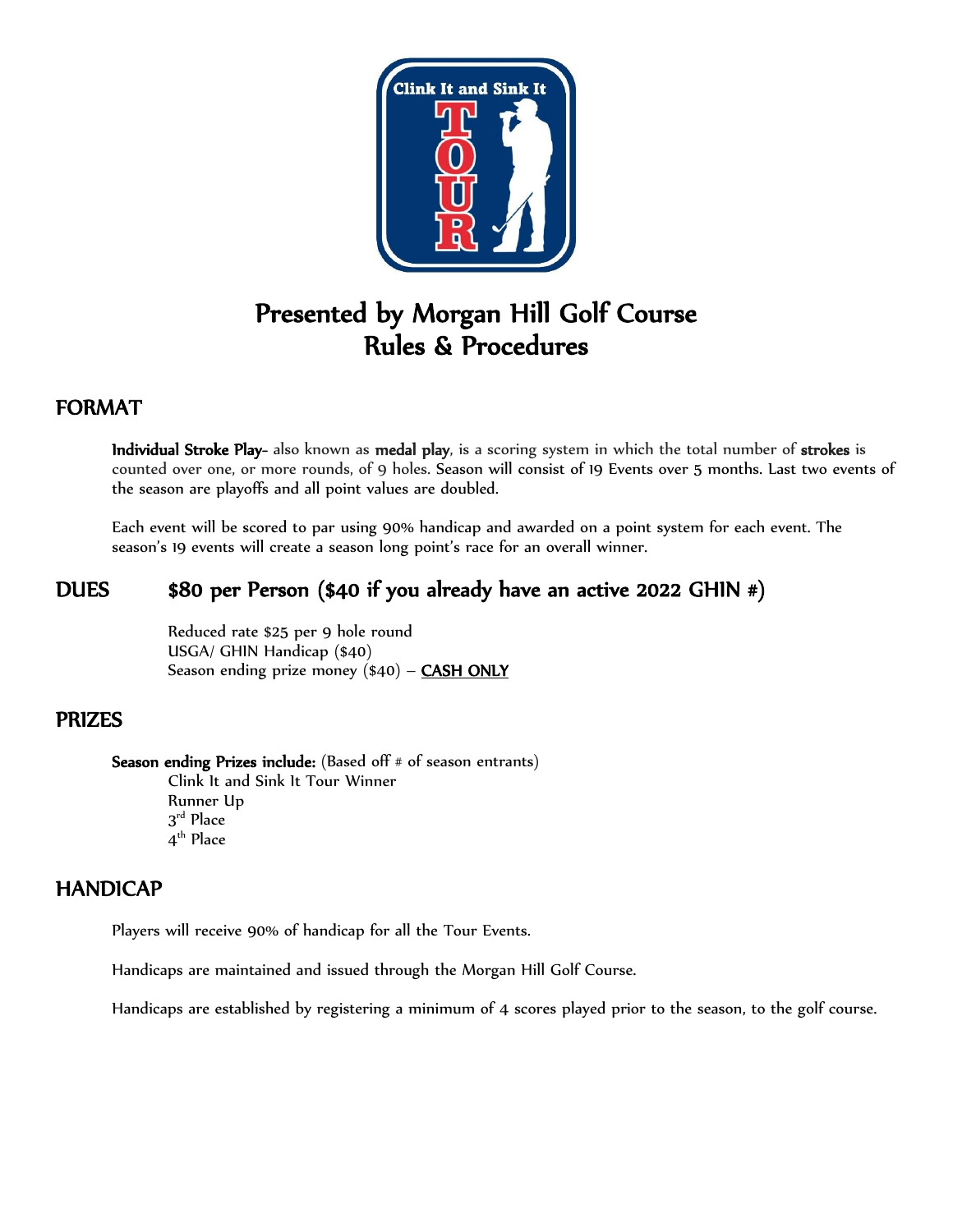## Tour Point System: ľ

 Points awarded for events: (Playoffs- Last two events the points double)

> $1<sup>st</sup>$  Place – 100 pts  $2<sup>nd</sup>$  Place – 90 pts.  $3<sup>rd</sup>$  Place – 80 pts.  $4^{\text{th}}$  Place – 70 pts.  $5^{\text{th}}$  Place – 60 pts.  $6^{\text{th}}$  Place – 50 pts.  $7<sup>th</sup>$  Place – 45 pts.  $8<sup>th</sup>$  Place – 40 pts.  $9<sup>th</sup>$  Place – 35 pts.  $10^{th}$  Place – 30 pts.  $11^{th}$  Place – 25 pts.  $12<sup>th</sup>$  Place – 20 pts.  $13^{th}$  & below – 10pts. Unable to Play – 0pts.

#### **SCHEDULE**

#### Practice Rounds:

THURSDAY, April 21 THURSDAY, April 28 THURSDAY, May 5 THURSDAY, May 12 Tour Schedule: THURSDAY, May 19 THURSDAY, May 26 THURSDAY, June 2 THURSDAY, June 9 THURSDAY, June 16 THURSDAY, June 23 THURSDAY, June 30 THURSDAY, July 7 THURSDAY, July 14 THURSDAY, July 21 THURSDAY, July 28 THURSDAY, August 4 THURSDAY, August 11 THURSDAY, August 18 THURSDAY, August 25 THURSDAY, September 1 THURSDAY, September 8

#### Playoffs:

THURSDAY, September 15 THURSDAY, September 22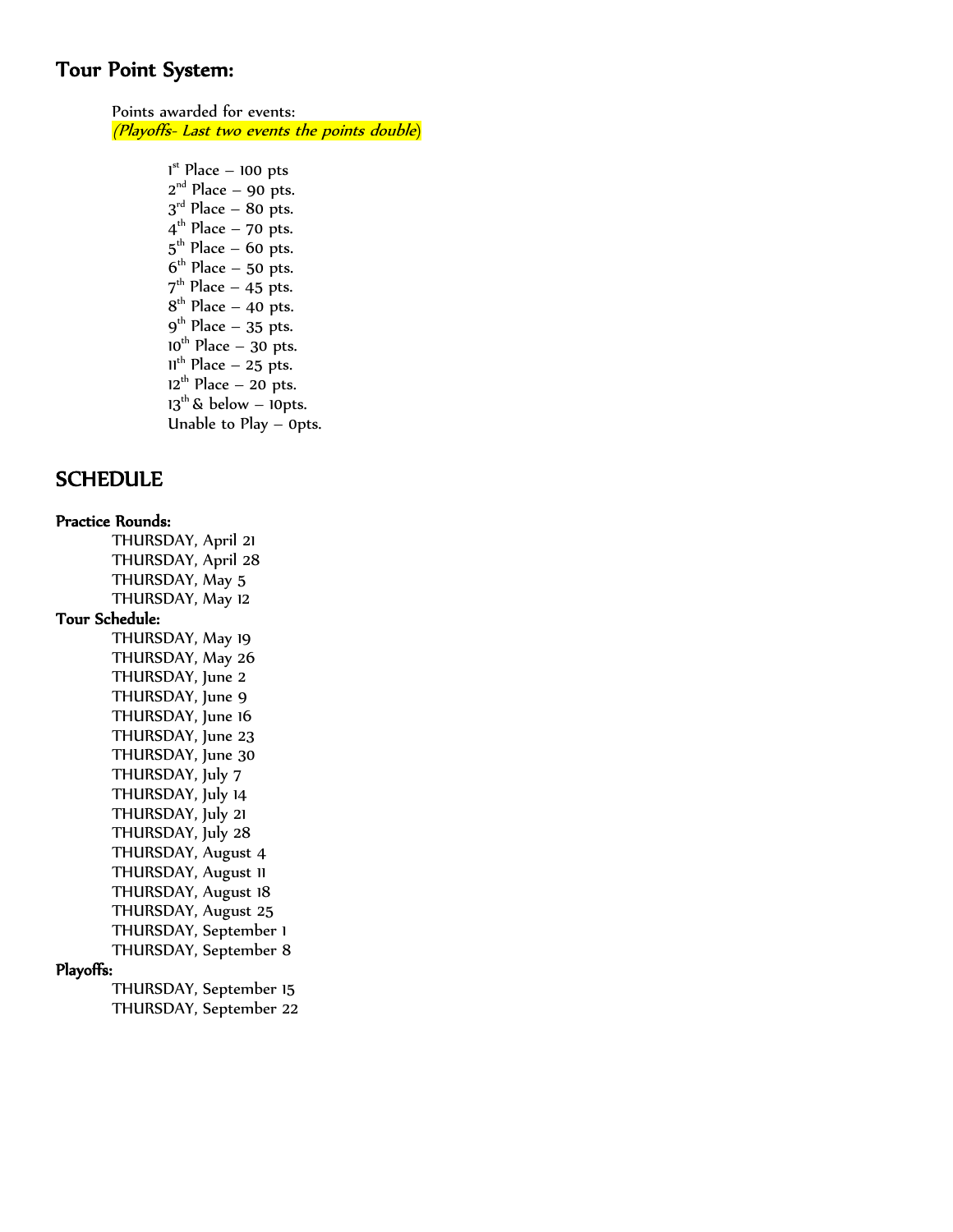## TOUR COMMITTEE

Morgan Hill Golf Course reserves the right to revise the tournament schedule throughout the season. All dates and times are subject to change.

All Tour Event Green Fees with cart will be \$25 per person at Morgan Hill GC.

Tour Registration deadline is one week prior to the first Tour Event. Members may register for the Tour by completing registration via email to Tour Director Jeff Kroboth, ikroboth@morganhillgc.com. Registration deadline is 12 PM Thursday, May 12.

#### STARTING TIMES

All Tour Events will have tee times starting at 4:30pm with starting times being posted by 4:00 PM the Tuesday prior to the event.

## CARE of the COURSE

Before leaving a bunker, rake and smooth over all holes and footprints.

Repair divot holes and damage to the putting green made by impact of ball. Replace fairway divots.

Please obey all cart regulations or restrictions. Do not drive within 30 feet of any green.

# PACE OF PLAY (Rule 5-6a)

It is the groups' responsibility to keep up with the group in front of them.

## TEES (Men - White; Ladies - Red; Senior 62+ - Gold)

All Tour Events will be played from the white tees unless modified by the Tournament Committee. Seniors and Ladies will be allowed to play appropriate tees with proper adjustments through GHIN Handicapping.

#### RULES

USGA rule govern all play except those modified by Local Rules.

Tour Committee reserves the right to have the final ruling on disqualification and rules infractions.

#### LOCAL RULES

Unless otherwise stated by the Tournament Committee, a player may roll their ball in their own fairway.

Stones in bunkers are moveable obstructions (Rule 23-1 applies).

A player whose ball rests in an agreed upon footprint while in a bunker may lift their ball without penalty, smooth the footprint, then place the ball back in the bunker.

E-5 Rule is in effect all season (Alternative Stroke & Distance for Lost Ball or Out of Bounds)